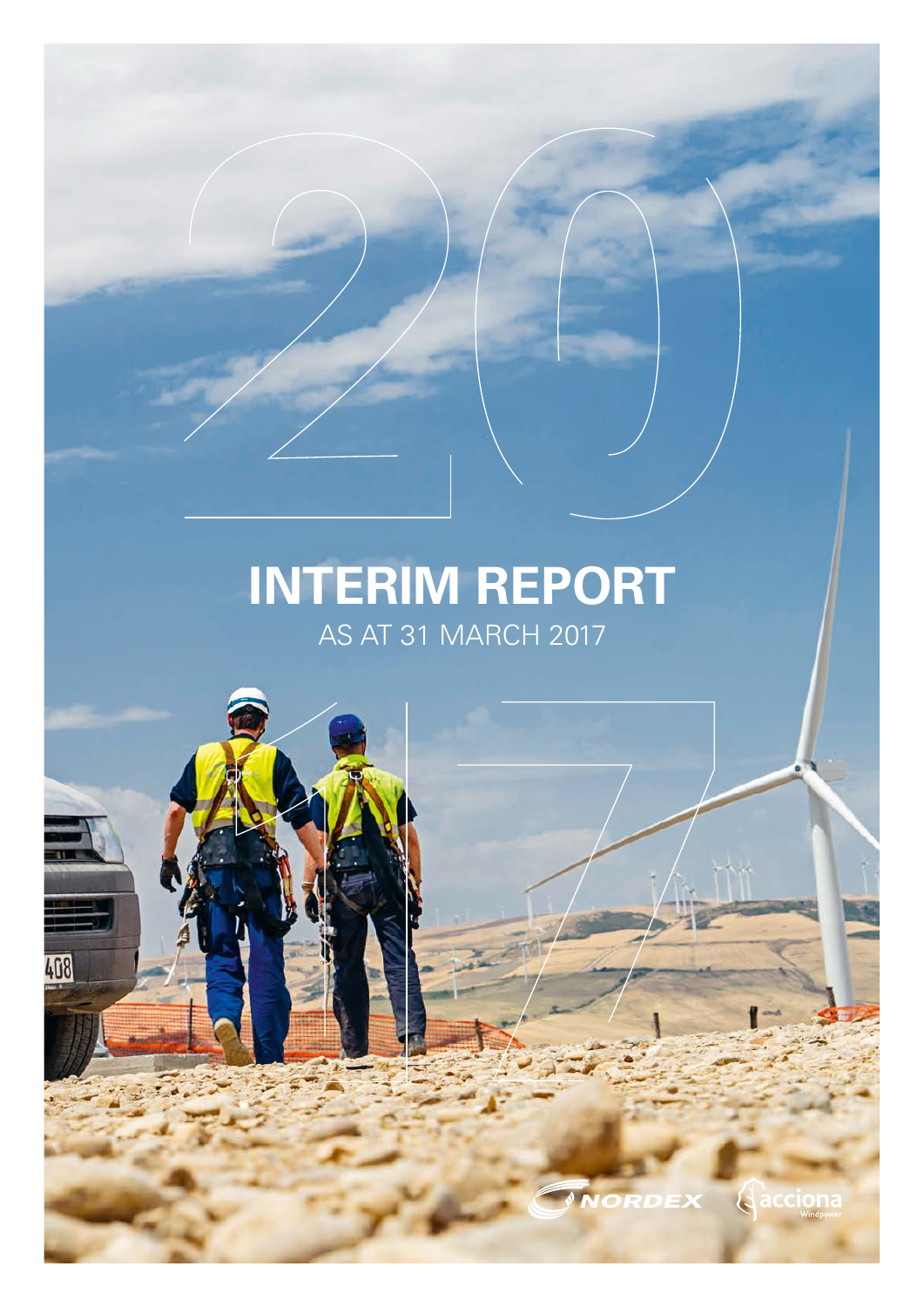# **KEY FIGURES**

| EUR million   | $1.1 - 31.3.2017$<br>648.4                                                                                                                               | $1.1 - 31.3.2016$           | Change        |
|---------------|----------------------------------------------------------------------------------------------------------------------------------------------------------|-----------------------------|---------------|
|               |                                                                                                                                                          |                             |               |
|               |                                                                                                                                                          |                             |               |
|               |                                                                                                                                                          |                             | 1.8%          |
|               |                                                                                                                                                          | 639.7                       | 3.7%          |
|               | 51.2                                                                                                                                                     | 59.1                        | $-13.4%$      |
|               | 17.1                                                                                                                                                     | 44.9                        | $-61.9%$      |
|               | 7.1                                                                                                                                                      | 25.5                        | $-72.2%$      |
| <b>EUR</b>    | 0.07                                                                                                                                                     | 0.31                        | $-77.4%$      |
|               | $-179.0$                                                                                                                                                 | $-40.9$                     | n/a           |
|               | 35.7                                                                                                                                                     | 15.1                        | 136.4%        |
| $\%$          | 7.9                                                                                                                                                      | 9.3                         | $-1.4\%$ -pp. |
|               |                                                                                                                                                          |                             |               |
|               | 2,872.1                                                                                                                                                  | 2,994.2                     | $-4.1\%$      |
|               | 948.8                                                                                                                                                    | 940.0                       | 0.9%          |
| $\%$          | 33.0                                                                                                                                                     | 31.4                        | $1.6\%$ -pp.  |
| $\%$          | 8.4                                                                                                                                                      | 4.1                         | $4.3%$ -pp.   |
|               |                                                                                                                                                          |                             |               |
| $\varnothing$ | 5,162                                                                                                                                                    | 3,392                       | 52.2%         |
|               | 81.8                                                                                                                                                     | 52.8                        | 54.9%         |
| $\%$          | 12.3                                                                                                                                                     | 8.3                         | $4.0\%$ -pp.  |
|               |                                                                                                                                                          |                             |               |
|               | 333.3                                                                                                                                                    | 541.0                       | $-38.4%$      |
| <b>MW</b>     | 415.6                                                                                                                                                    | 490.5                       | $-15.3%$      |
|               | EUR million<br>EUR million<br>EUR million<br><b>EUR</b> million<br>EUR million<br>EUR million<br><b>EUR</b> million<br><b>EUR</b> million<br>EUR million | <b>EUR</b> million<br>663.6 | 637.0         |

1 Based on a weighted average of 96.982 million shares (previous year: 80.882 million shares)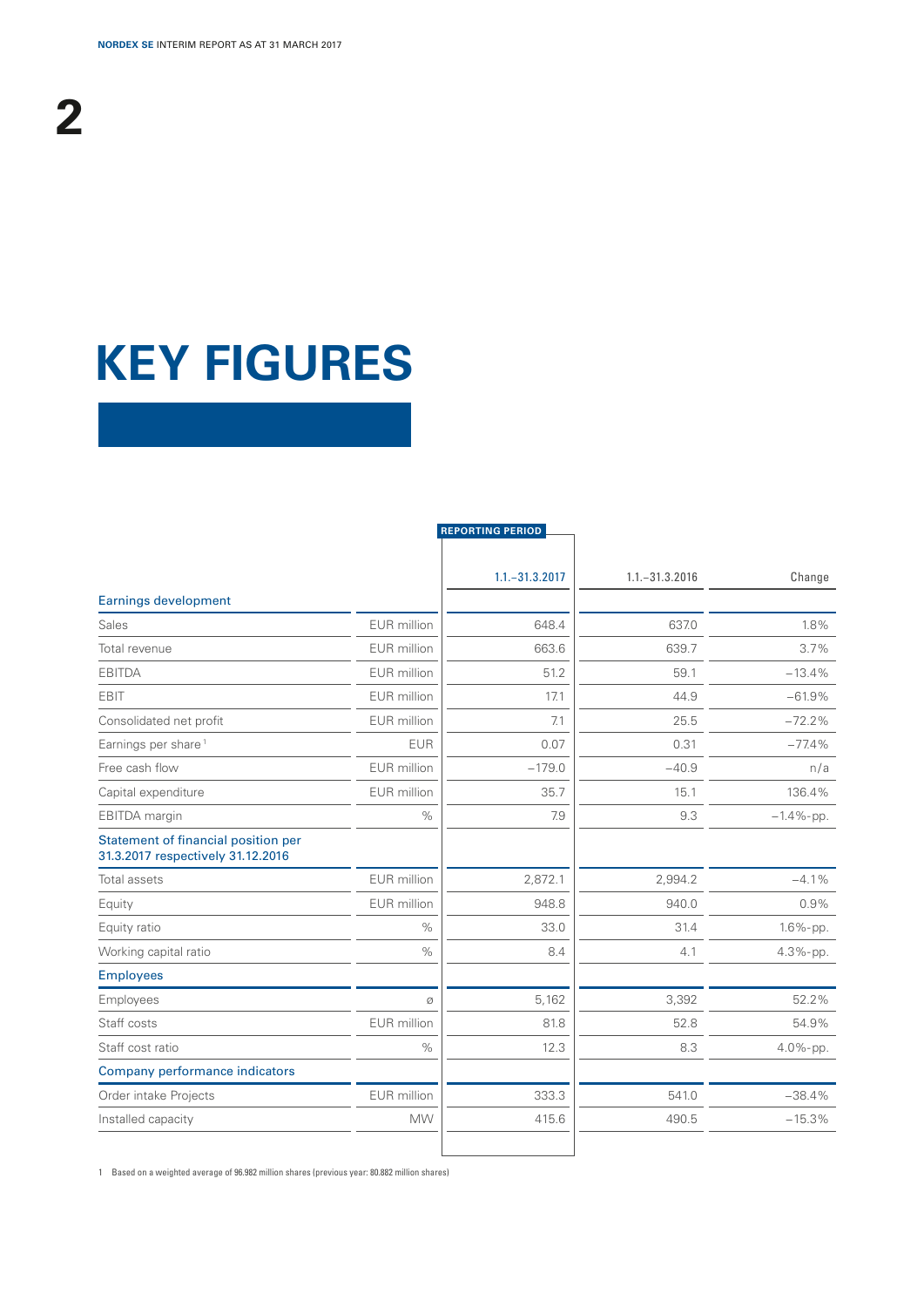

## DEAR SHAREHOLDERS AND BUSINESS PARTNERS,

**OUR START INTO THE 2017** financial year was in line with expectations. Sales of around EUR 650 million meet our forecast. The business volume will gain momentum over the summer months and we continue to estimate sales between EUR 3.1 billion and EUR 3.3 billion for the full year. This entails one basic challenge: we need to adjust our costs to the business volume.

**WE ARE CONSISTENTLY** pursuing this objective. This concerns capacity utilisation of our production facilities, reducing our structural costs in line with the "30-by-18" initiative and, of course, our programme to continuously reduce the cost of energy "CoE". The latter is the crucial factor for returning to a growth path in the future.

**I AIM TO SHAPE NORDEX** into a manufacturer whose lean and efficient organisation increases its competitive position and profitability. Preparation work for the reorganisation is already underway and is a key element to enable this transformation. Lower production costs through optimised purchasing structures on the global market is another important element in this context.

**WE SEE GOOD POTENTIAL** for our volumes to gain momentum again. After long negotiations we closed a major contract in Brazil in April and half of the contract sum will count as sales in the current year. And we have secured long-term power purchase agreements for two Nordex projects in India. In other words: we can discern initial positive signs in the growth market of India.

In summary, we confirm our targets for 2017 and expect the activity level to be significantly higher in the coming quarters.

Yours sincerely

José Luis Blanco Chief Executive Officer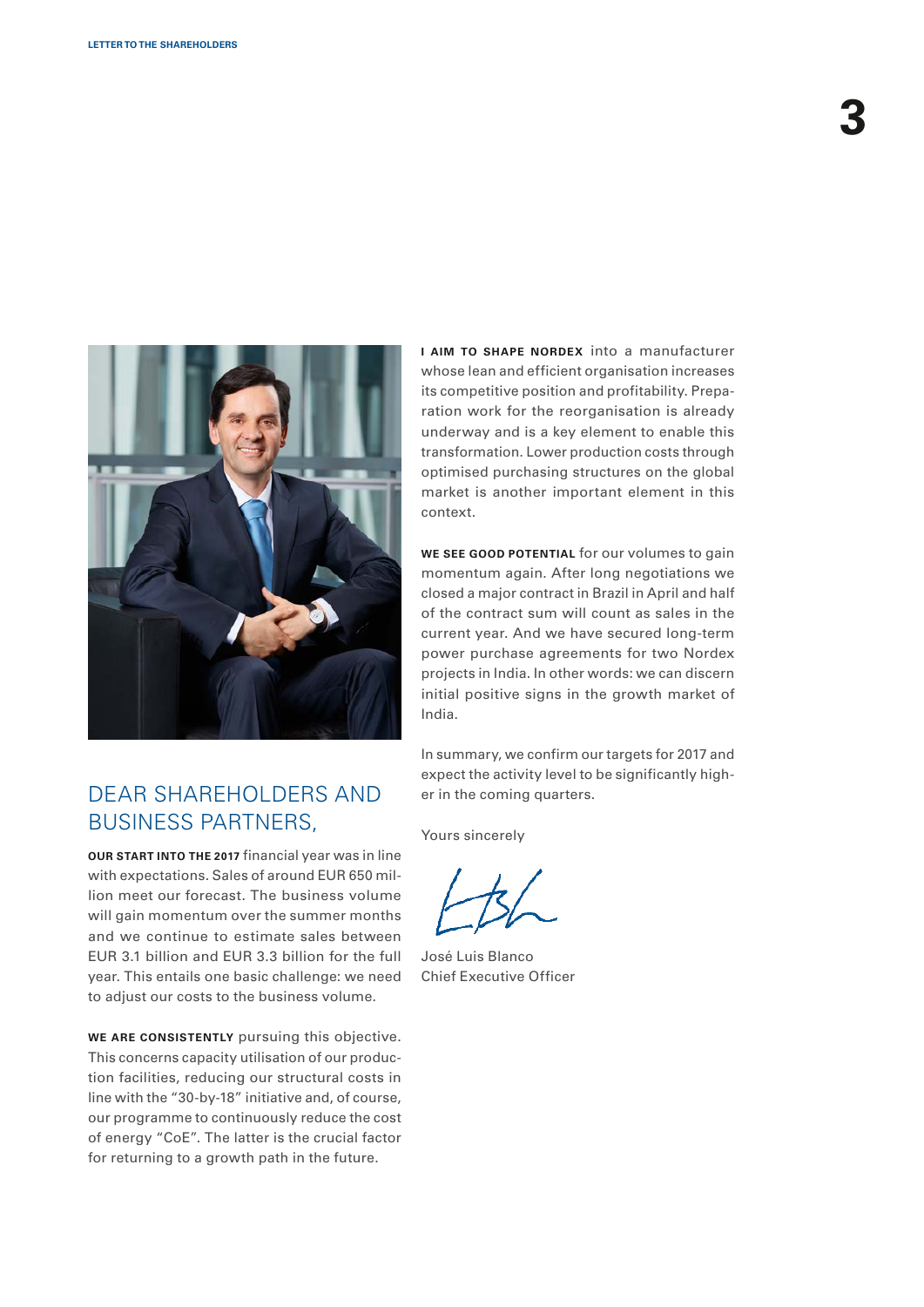**4**

### **Business performance**

As at 1 April 2016 Nordex acquired Acciona Windpower (AWP), the Spanish wind turbine manufacturer, which has been consolidated accordingly in the Nordex Group since the second quarter of 2016. Thus, the comparable figures for the first quarter of 2016 do not include AWP business.

Since the second quarter of 2016, Nordex has been reporting the "Projects" and "Service" segments in line with the change in internal reporting resulting from the acquisition of Acciona Windpower. Segment reporting had previously been split by region.

|                    | Projects           |         | Service           |                   | Group   |         |
|--------------------|--------------------|---------|-------------------|-------------------|---------|---------|
| <b>EUR</b> million | Q1 2017            | 01 2016 | Q1 2017           | Q1 2016           | Q1 2017 | 01 2016 |
| Order intake       | 333.3              | 541.0   | 40.5 <sup>1</sup> | n/a               |         |         |
| Order book         | 1,988.1            | 1,638.0 | 1,773.0           | 1,053.0           |         |         |
| Sales              | 577.7 <sup>2</sup> | 593.12  | 74.0 <sup>2</sup> | 47.1 <sup>2</sup> | 648.4   | 637.0   |
|                    |                    |         |                   |                   |         |         |

### **Segment reporting**

1 without extension and adjustment of existing contracts

2 before Group consolidation

### **Operating performance indicators**

In the first quarter of 2017, Nordex received firm orders in the Projects segment amounting to EUR 333.3 million (Q1 2016: EUR 541.0 million) from the United States, Germany, Finland and France. In the United States, Nordex has booked a 285-MW project with 95 AW3000 turbines. The project is the first follow-on order from a safe-harbour transaction that Nordex had negotiated in December 2016 with a large international utility. With this transaction, the customer secured itself the higher tax advantage that was valid in 2016.

Order intake declined in the first quarter and was 38% below the previous year's level, which was mainly due to a reduced amount of new business in the European core markets, which accounted for 39% of order intake. Following the strong fourth quarter of 2016, the German market declined considerably and Nordex

generated orders worth EUR 100.8 million in its home market. Some firm new orders were delayed because projects that are planned to use Nordex technology were approved subject to certain stipulations that have yet to be fulfilled.

Overall, Nordex expects the order intake to pick up considerably across all regions during the course of the year. At the beginning of the second quarter, for instance, the Company reported a major contract in Brazil to build eight wind farms.

As at 31 March 2017, Nordex had a firm order book in the Projects segment of EUR 1,988.1 million (31 March 2016: EUR 1,638.0 million). 49% of these orders relate to Europe, 27% to Latin America, 18% to North America and 6% to the region "rest of the world".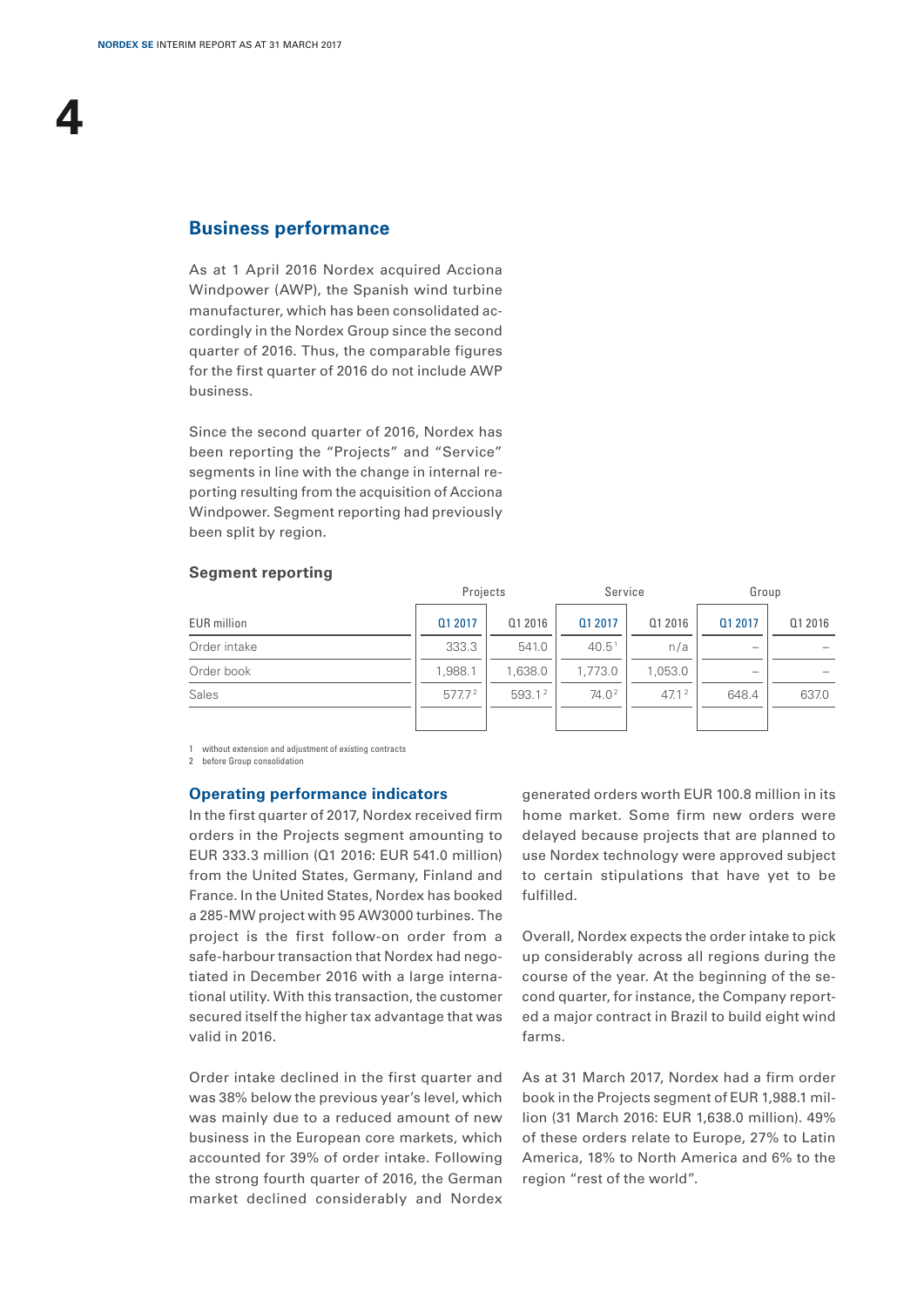In view of the low order intake, the book-to-bill ratio (ratio of order intake to recognised revenue in the Projects segment) in the first quarter of 2017 is 0.58 (Q1 2016: 0.91).

As at 31 March 2017, the Service segment had an order book of EUR 1,773.0 million (31 March 2016: EUR 1,053.0 million). In the first quarter, the Nordex Group managed more than 5,900 wind turbines or an installed capacity of 13.6 GW across the world. New orders in the Service segment reached a value of EUR 40.5 million in the first three months of 2017 (without extension and adjustment of existing contracts).

### **Production output**

|               | Turbine assembly<br>(in MW) |         | Rotor blades<br>(in units) |         |
|---------------|-----------------------------|---------|----------------------------|---------|
| Production    | 01 2017                     | 01 2016 | 01 2017                    | Q1 2016 |
| Germany       | 443.8                       | 573.9   | 111                        | 159     |
| Spain         | 224.3                       |         | 98                         |         |
| <b>Brazil</b> | 33.0                        |         |                            |         |
| India         | 3.0                         |         |                            |         |
| <b>Total</b>  | 704.1                       | 573.9   | 209                        | 159     |
|               |                             |         |                            |         |

In the first quarter of 2017, the Nordex Group increased its production in both turbine assembly and rotor blade production thanks to the consolidation of Acciona Windpower. In the German production facilities, production remained below the previous year's quarter in line with the lower installation volume, particularly in Europe.

Overall, the Nordex Group produced 250 wind turbines, equivalent to nominal output of 704.1 MW in its production facilities in Germany, Spain, Brazil and India (Q1 2016: 573.9 MW in Germany). In its own rotor blade production plants in Germany and Spain, the Group produced 209 rotor blades (Q1 2016: 159 units in Germany).

#### Installed capacity (in MW)

| Region/country | 01 2017 | 01 2016 | Change   |
|----------------|---------|---------|----------|
| Europe         | 274.6   | 309.1   | $-11.2%$ |
| North America  | 15.0    | 0.0     | n/a      |
| Latin America  | 51.0    | 40.8    | 25.0%    |
| Rest of world  | 75.0    | 140.6   | $-46.7%$ |
| <b>Total</b>   | 415.6   | 490.5   | $-15.3%$ |
|                |         |         |          |

In the first quarter of 2017, the Nordex Group installed 152 wind turbines in 11 countries with a total capacity of 415.6 MW (Q1 2016: 490.5 MW).

66% of the installed turbines are in Europe, with 18% of installations in India and South Africa in the region "rest of the world" and 12% in Latin America. Another 4% are located in North America, i.e. the United States.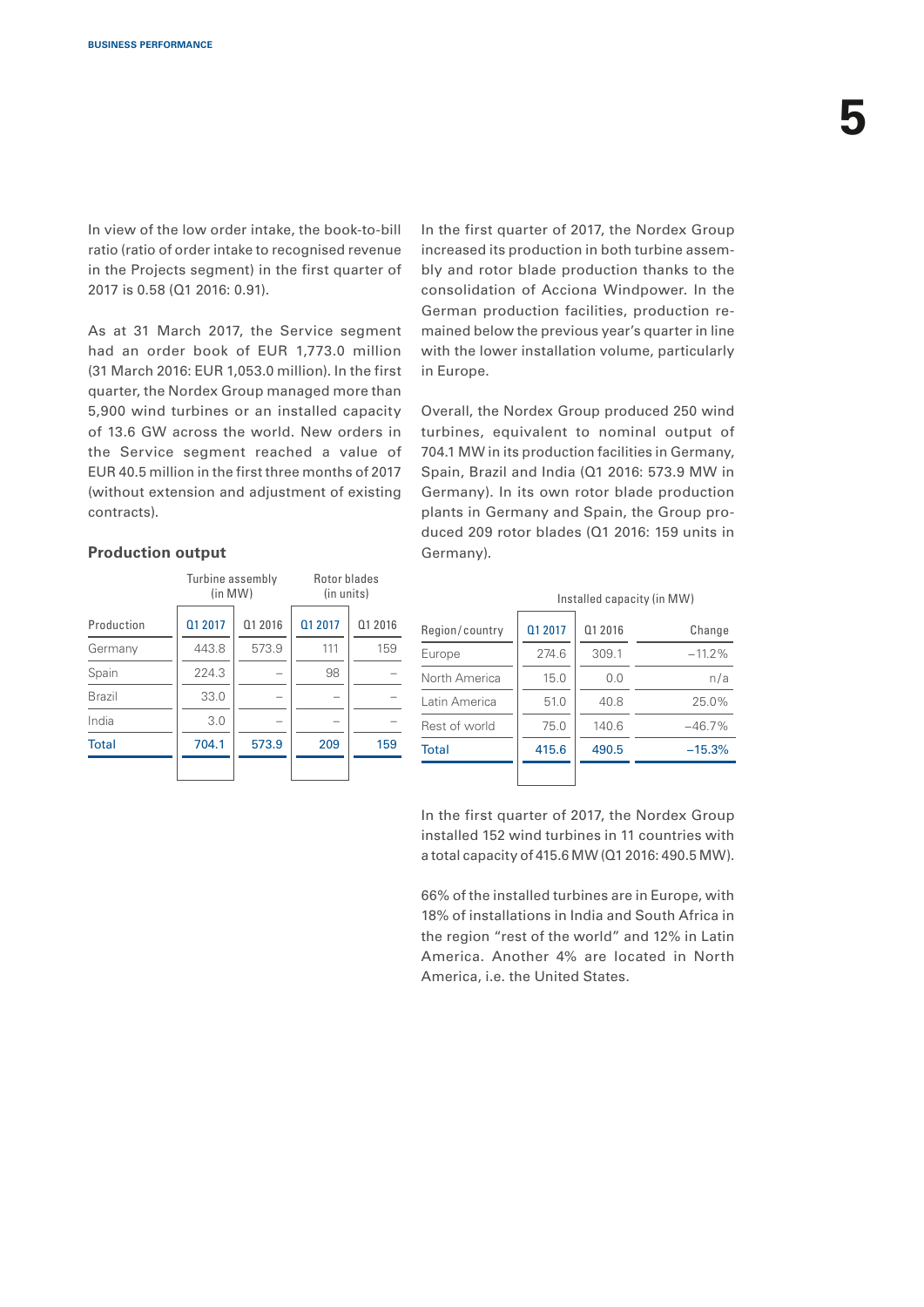**6**

### **Financial performance indicators**

|                                                    | <b>REPORTING PERIOD</b> |                   |               |
|----------------------------------------------------|-------------------------|-------------------|---------------|
| Indicator                                          | $1.1 - 31.3.2017$       | $1.1 - 31.3.2016$ | Change        |
| Sales (in EUR million)                             | 648.4                   | 637.0             | 1.8%          |
| EBITDA margin (in %)                               | 7.9                     | 9.3               | $-1.4\%$ -pp. |
| EBIT margin <sup>1</sup> (in %)                    | 4.6                     | 7.1               | $-2.5%$ -pp.  |
| Capital expenditure/CAPEX (in EUR million)         | 35.7                    | 15.1              | 136.4%        |
| Financial result (in EUR million)                  | $-6.3$                  | $-5.8$            | n/a           |
| Consolidated net profit (in EUR million)           | 7.1                     | 25.5              | $-72.2%$      |
| Earnings per share <sup>2</sup> (in EUR)           | 0.07                    | 0.31              | $-77.4%$      |
| Working capital ratio (in %, reporting date 31.3.) | 8.4                     | 0.7               | $7.7\%$ -pp.  |
| Free cash flow (in EUR million)                    | $-179.0$                | $-40.9$           | n/a           |
| Equity ratio (in %, reporting date 31.3.)          | 33.0                    | 31.4              | $1.6\%$ -pp.  |
|                                                    |                         |                   |               |

without depreciation and amortisation from the purchase price allocation (PPA) for Acciona Windpower

2 based on a weighted average of 96.982 million shares (previous year: 80.882 million shares)

In the first quarter of 2017, the Nordex Group generated group sales of EUR 648.4 million. This is equivalent to a slight increase of 1.8% compared to the first quarter of 2016, before Acciona Windpower was included in the Nordex Group (Q1 2016: EUR 637.0 million).

The Projects segment accounted for sales amounting to EUR 577.7 million (Q1 2016: EUR 593.1 million), while the Service segment generated sales of EUR 74.0 million (Q1 2016: EUR 47.1 million) and thus approximately 11.4% of total sales (each before group consolidation).

Gross income (total revenue less cost of materials) increased to EUR 192.2 million (Q1 2016: EUR 160.3 million). The gross margin thus amounted to 29.0% (Q1 2016: 25.1%), reflecting the growing service business.

Structural costs (personnel costs as well as other operating income net of other operating expenses) increased to EUR 141.0 million, which is equivalent to a ratio to sales of 21.7% (Q1 2016: 15.9%). It is primarily the higher personnel costs following the Acciona Windpower acquisition that are visible here.

In the first quarter of 2017, earnings before interest, tax, depreciation and amortisation (EBITDA) stood at EUR 51.2 million or 7.9% of sales (Q1 2016: EUR 59.1 million or 9.3%). The deduction of depreciation and amortisation amounting to EUR 34.1 million (EUR 12.5 million of which pertains to the purchase price allocation (PPA) in connection with the acquisition of Acciona Windpower) results in earnings before interest and tax (EBIT) of EUR 17.1 million, which is 61.9% lower than the previous year (Q1 2016: EUR 44.9 million). In the first quarter of 2017, the EBIT margin adjusted for depreciation and amortisation from the purchase price allocation was at 4.6%, compared to an EBIT margin of 7.1% in the first quarter of 2016. Consolidated profit of the Nordex Group amounted to EUR 7.1 million in the first quarter of 2017, 72.2% below the previous year (Q1 2016: EUR 25.5 million).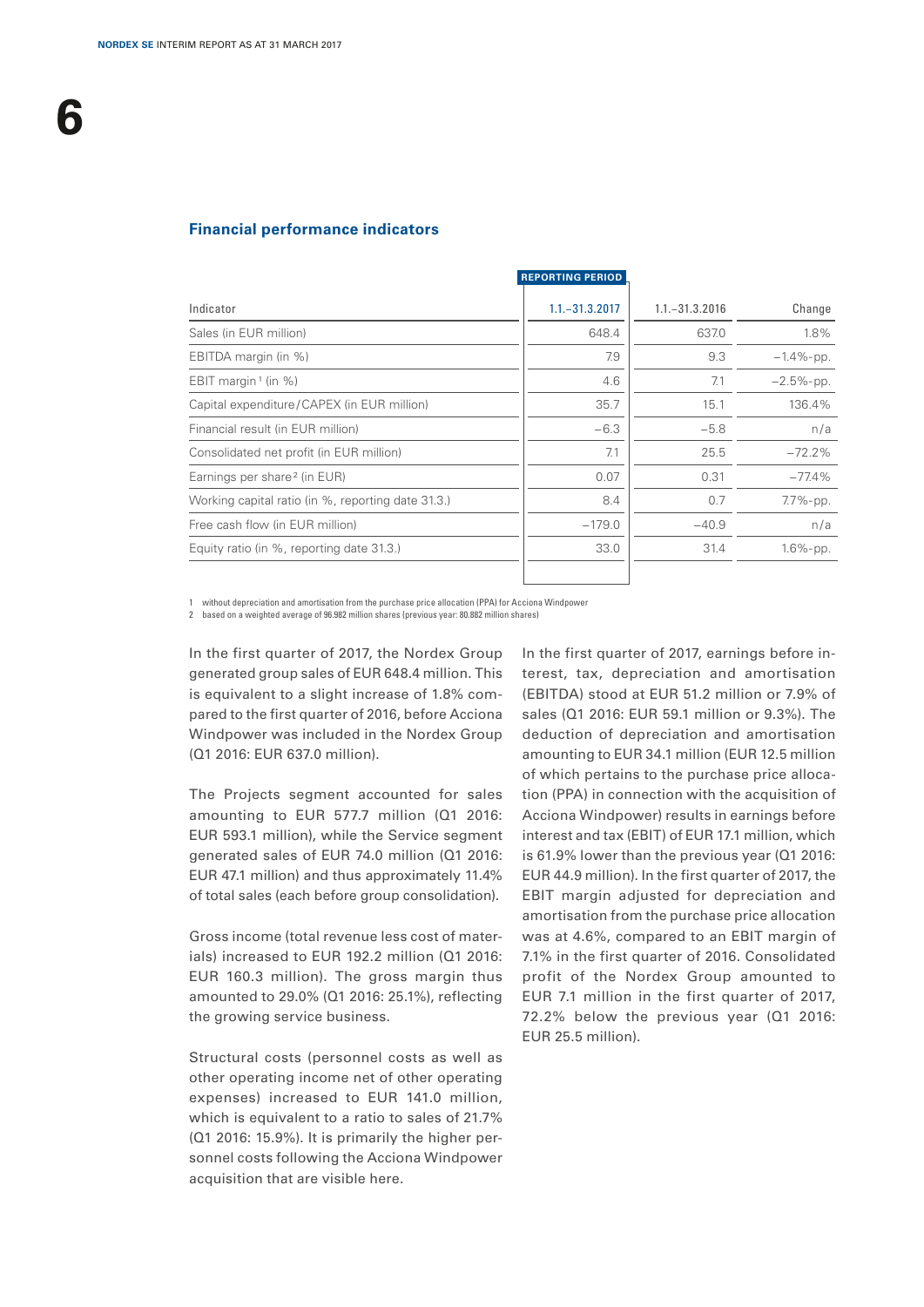As at 31 March 2017, the working capital ratio increased to 8.4% (31 March 2016: 4.1%). This development was mainly due to higher inventories as well as lower prepayments for new orders. The increased working capital was the main driver leading to the negative free cash flow of EUR −179.0 million (Q1 2016: EUR −40.9 million).

As at 31 March 2017, Nordex had cash and cash equivalents in the amount of EUR 479.4 million, with net debt amounting to EUR 176.3 million (31 December 2016: net liquidity of EUR 6.2 million). As at the quarterly reporting date, the equity ratio amounted to 33.0%, compared to 31.4% at year-end 2016.

### **Outlook**

On 23 February 2017, Nordex published benchmark figures for the 2017 financial year forecast. These figures were supplemented on 1 March 2017 when Nordex presented its preliminary 2016 financial figures. The Company expects sales in 2017 to be between EUR 3.1 billion and EUR 3.3 billion with an EBITDA margin between 7.8% and 8.2%. The 2017 year-end working capital ratio is expected to be between 5.0% and 7.0%. Capital expenditure (CAPEX) is forecast to be about EUR 150 million.

The 2017 forecast reflects the overall subdued estimates for the market with high price pressure, which in turn is visible in the sales and earnings figures. Furthermore, Nordex is experiencing a few order delays and a slower than initially expected business start in India.

Business performance in the first three months of 2017 confirms the Company's internal planning. There are no new insights that have led to a change in the forecast; therefore, Nordex continues to expect business performance in 2017 to be in line with its previous forecasts.

The sales and earnings development for the rest of the financial year will be supported in particular by the start of major projects in North

America and Latin America as well as in Australia. Order intake is expected to pick up significantly with orders coming in from North America and Latin America as well as from the European core markets. The working capital ratio will continue to climb until the middle of the year before being expected to meet the target corridor at year-end, supported primarily by prepayments for new orders.

The interim report and the interim financial statements have not been audited nor subjected to review by an auditor.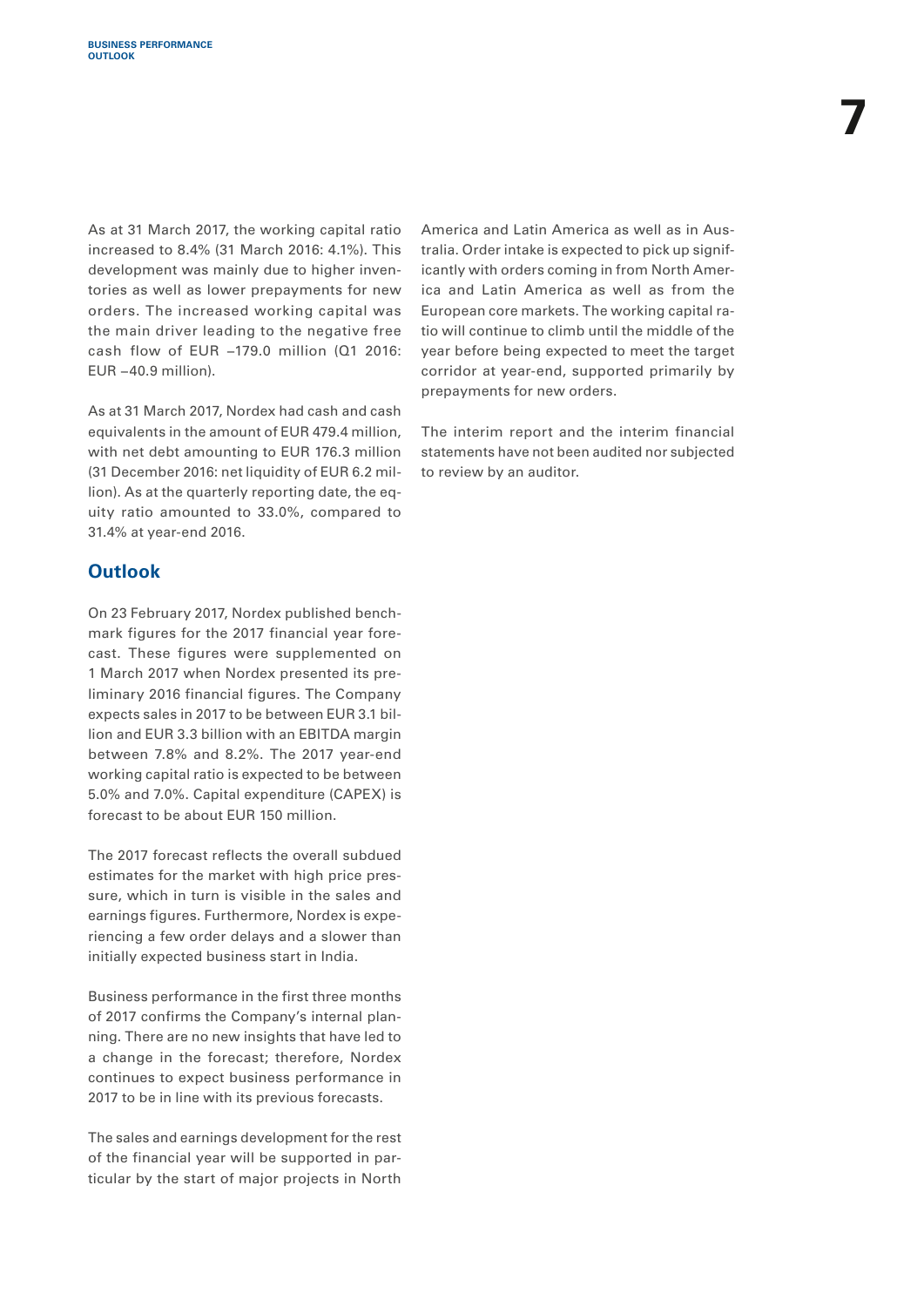## **CONSOLIDATED STATEMENT OF FINANCIAL POSITION**

## AS AT 31 MARCH 2017

### **Assets**

|                                                                      | <b>REPORTING DATE</b> |            |
|----------------------------------------------------------------------|-----------------------|------------|
| <b>EUR thousand</b>                                                  | 31.3.2017             | 31.12.2016 |
| Cash and cash equivalents                                            | 479,364               | 649,464    |
| Trade receivables and future receivables from construction contracts | 686,345               | 699,427    |
| Inventories                                                          | 273,942               | 197,478    |
| Receivables from income tax                                          | 11,910                | 8,405      |
| Other current financial assets                                       | 32,457                | 41,210     |
| Other current non-financial assets                                   | 110,174               | 123,157    |
| <b>Current assets</b>                                                | 1,594,192             | 1,719,141  |
| Property, plant and equipment                                        | 278,101               | 266,369    |
| Goodwill                                                             | 547,758               | 547,758    |
| Capitalised R&D expense                                              | 215,311               | 219,701    |
| Other intangible assets                                              | 110,659               | 114,615    |
| Financial assets                                                     | 2,694                 | 2,425      |
| Investments in associates                                            | 6,460                 | 6,689      |
| Other non-current financial assets                                   | 4,014                 | 3,403      |
| Other non-current non-financial assets                               | 40                    | 38         |
| Deferred tax assets                                                  | 112,876               | 114,075    |
| Non-current assets                                                   | 1,277,913             | 1,275,073  |
|                                                                      |                       |            |
| <b>Assets</b>                                                        | 2,872,105             | 2,994,214  |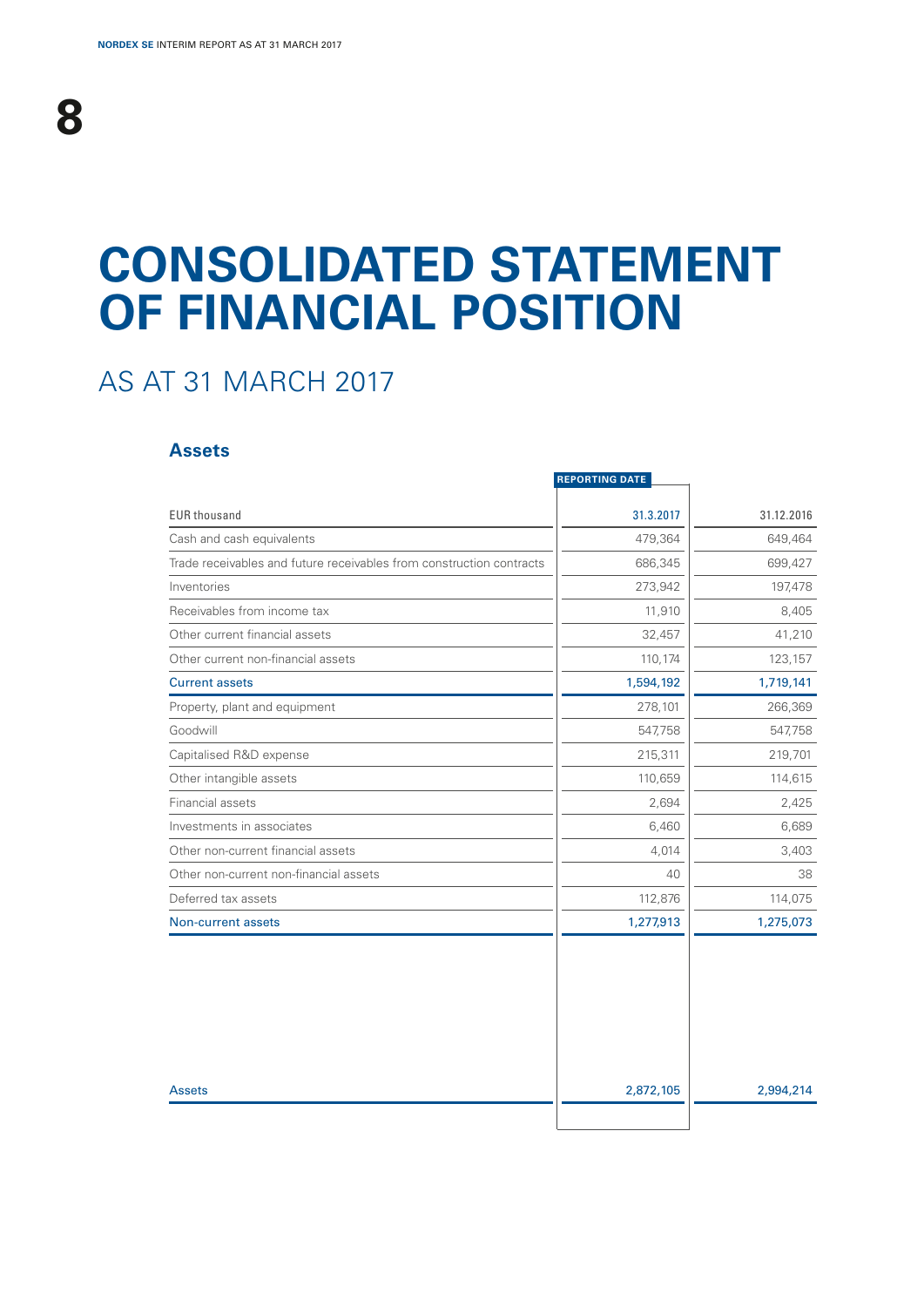### **Equity and liabilities**

|                                                               | <b>REPORTING DATE</b> |            |
|---------------------------------------------------------------|-----------------------|------------|
| <b>EUR thousand</b>                                           | 31.3.2017             | 31.12.2016 |
| Current liabilities to banks                                  | 35,082                | 16,652     |
| Trade payables                                                | 364,997               | 377,323    |
| Income tax payable                                            | 29,513                | 31,526     |
| Other current provisions                                      | 152,691               | 163,245    |
| Other current financial liabilities                           | 83,129                | 139,161    |
| Other current non-financial liabilities                       | 445,775               | 514,297    |
| <b>Current liabilities</b>                                    | 1,111,187             | 1,242,204  |
| Non-current liabilities to banks                              | 620,540               | 626,673    |
| Pensions and similar obligations                              | 1,881                 | 1,866      |
| Other non-current provisions                                  | 51,191                | 43,564     |
| Other non-current financial liabilities                       | 3,106                 | 3,148      |
| Other non-current non-financial liabilities                   | 1,993                 | 2,197      |
| Deferred tax liabilities                                      | 133,418               | 134,551    |
| <b>Non-current liabilities</b>                                | 812,129               | 811,999    |
| Subscribed capital                                            | 96,982                | 96,982     |
| Share premium                                                 | 597,626               | 597,626    |
| Other retained earnings                                       | 23,694                | 23,694     |
| Cash flow hedges                                              | 1,620                 | 2,187      |
| Foreign currency adjustment item                              | 11,963                | 9,686      |
| Consolidated net profit carried forward                       | 209,836               | 209,836    |
| Consolidated net profit                                       | 7,068                 | $\Omega$   |
| Share in equity attributable to parent company's shareholders | 948,789               | 940,011    |
| Equity                                                        | 948,789               | 940,011    |
| <b>Equity and liabilities</b>                                 | 2,872,105             | 2,994,214  |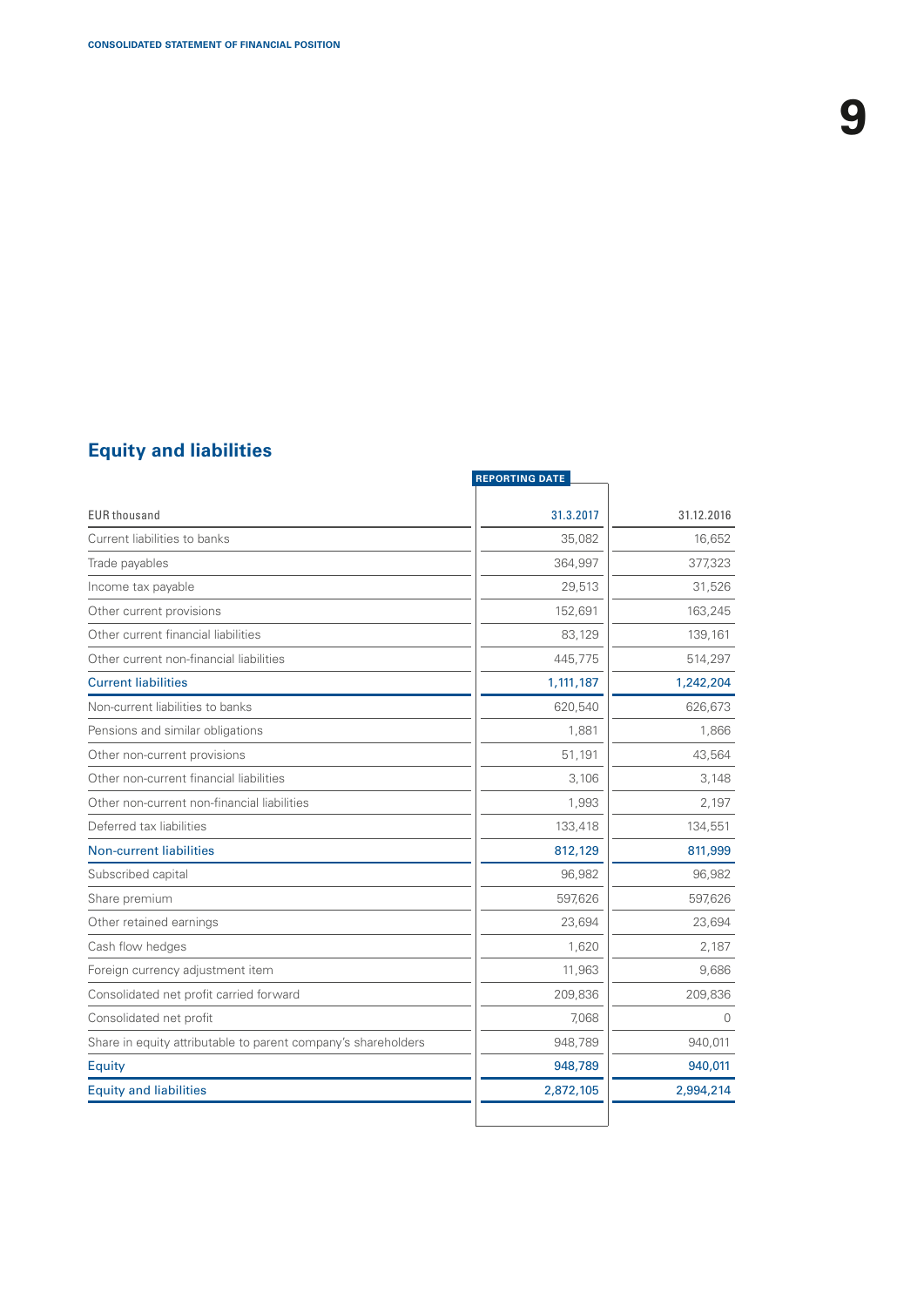# **10**

# **CONSOLIDATED INCOME STATEMENT**

## FOR THE PERIOD FROM 1 JANUARY TO 31 MARCH 2017

|                                                       | <b>REPORTING PERIOD</b> |                   |
|-------------------------------------------------------|-------------------------|-------------------|
| <b>EUR thousand</b>                                   | $1.1 - 31.3.2017$       | $1.1 - 31.3.2016$ |
| Sales                                                 | 648,404                 | 637,042           |
| Changes in inventories and other own work capitalised | 15,221                  | 2,613             |
| <b>Total revenue</b>                                  | 663,625                 | 639,655           |
| Other operating income                                | 1,030                   | 2,975             |
| Cost of materials                                     | $-471,411$              | $-479,335$        |
| Staff costs                                           | $-81,788$               | $-52,813$         |
| Depreciation/amortisation                             | $-34,091$               | $-14,126$         |
| Other operating expenses                              | $-60,238$               | $-51,424$         |
| Earnings before interest and taxes                    | 17,127                  | 44,932            |
| Profit/loss from equity accounting method             | $-229$                  | $-697$            |
| Impairment of financial assets                        | -8                      | $-33$             |
| Other interest and similar income                     | 1,262                   | 206               |
| Interest and similar expenses                         | $-7,288$                | $-5,294$          |
| <b>Financial result</b>                               | $-6,263$                | $-5,818$          |
| Net profit/loss from ordinary activities              | 10,864                  | 39,114            |
| Income tax                                            | $-3,796$                | $-13,657$         |
| <b>Consolidated net profit</b>                        | 7,068                   | 25,457            |
| of which attributable to                              |                         |                   |
| parent company's shareholders                         | 7,068                   | 25,457            |
| Earnings per share (in EUR)                           |                         |                   |
| Basic <sup>1</sup>                                    | 0.07                    | 0.31              |
| Diluted <sup>1</sup>                                  | 0.07                    | 0.31              |
|                                                       |                         |                   |

1 based on a weighted average of 96,982 million shares (previous year: 80.882 million shares)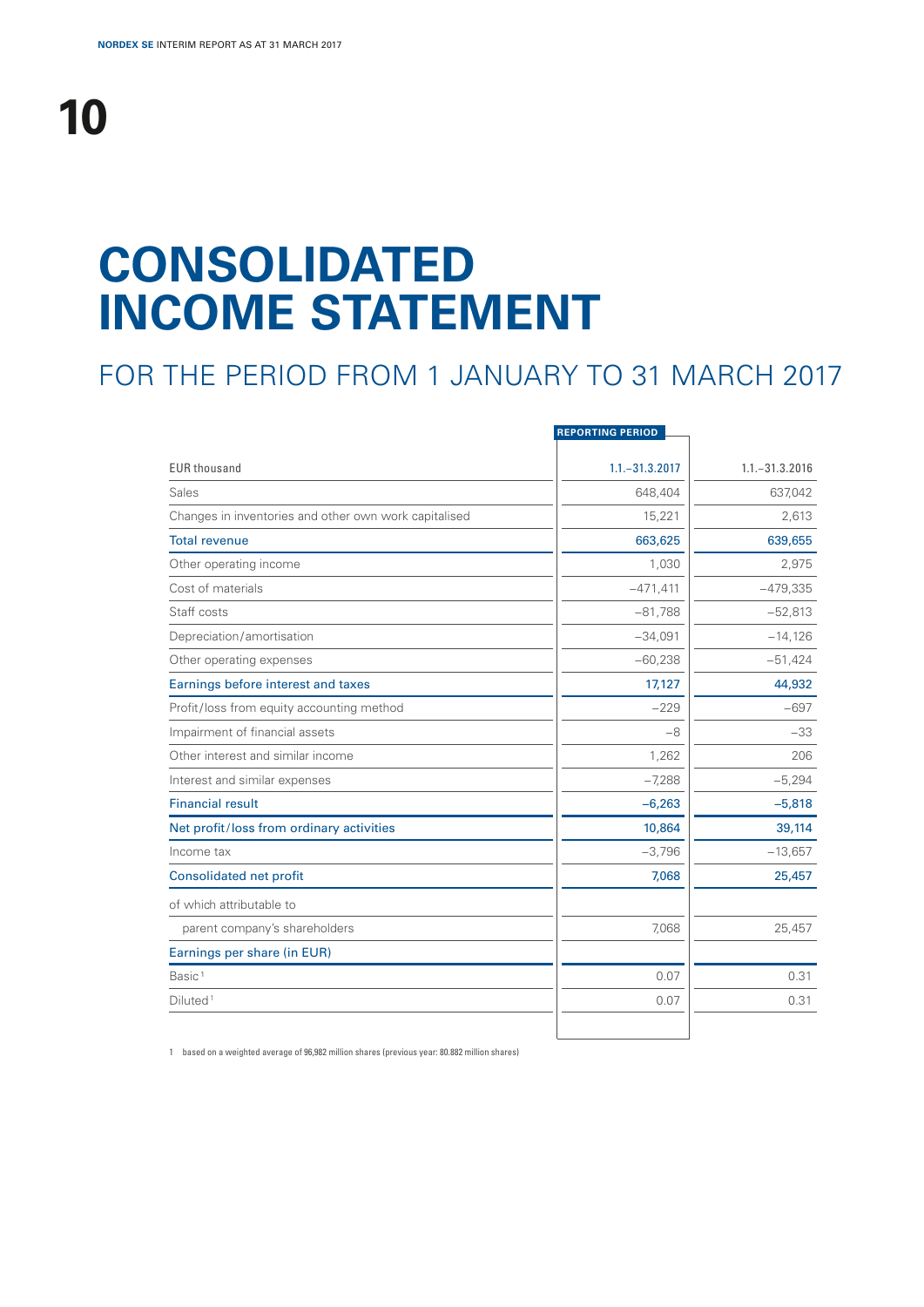# **CONSOLIDATED STATEMENT OF COMPREHENSIVE INCOME**

## FOR THE PERIOD FROM 1 JANUARY TO 31 MARCH 2017

|                                                  | <b>REPORTING PERIOD</b> |                   |
|--------------------------------------------------|-------------------------|-------------------|
| <b>EUR thousand</b>                              | $1.1 - 31.3.2017$       | $1.1 - 31.3.2016$ |
| Consolidated net profit                          | 7,068                   | 25,457            |
| Other comprehensive income                       |                         |                   |
| Items that may be reclassified to profit or loss |                         |                   |
| Foreign currency translation difference          | 2,277                   | 893               |
| Cash flow hedges                                 | $-835$                  | 2,159             |
| Deferred taxes                                   | 268                     | $-694$            |
| Consolidated comprehensive income                | 8,778                   | 27,815            |
| of which attributable to                         |                         |                   |
| parent company's shareholders                    | 8,778                   | 27,815            |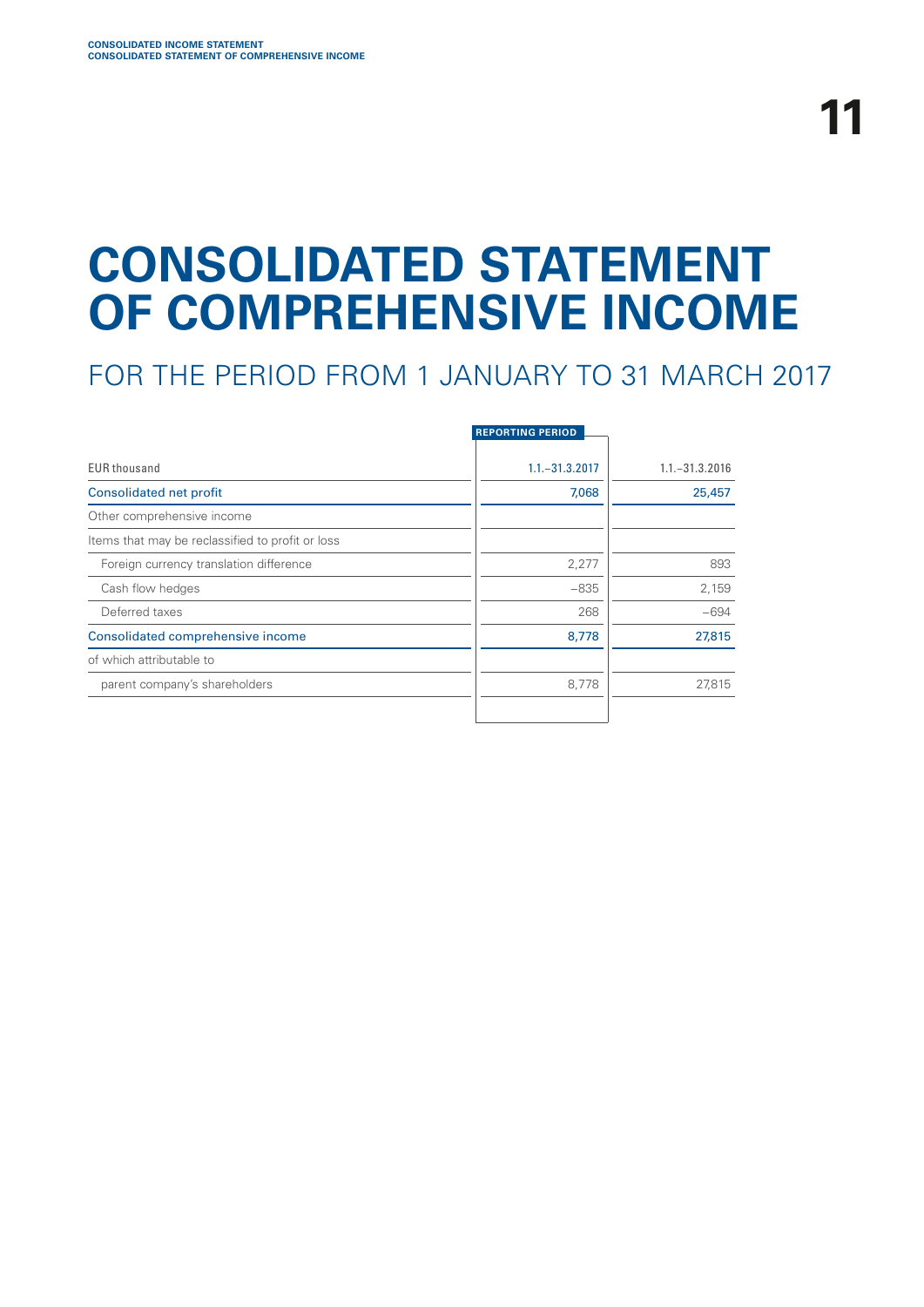# **CONSOLIDATED CASH FLOW STATEMENT**

## FOR THE PERIOD FROM 1 JANUARY TO 31 MARCH 2017

|           |                                                                                              | <b>REPORTING PERIOD</b> |                   |
|-----------|----------------------------------------------------------------------------------------------|-------------------------|-------------------|
|           | <b>EUR thousand</b>                                                                          | $1.1 - 31.3.2017$       | $1.1 - 31.3.2016$ |
|           | Operating activities                                                                         |                         |                   |
|           | Consolidated net profit                                                                      | 7.068                   | 25,457            |
| $^{+}$    | Depreciation/amortisation of non-current assets                                              | 34,099                  | 14,159            |
| Ξ         | Consolidated net profit plus depreciation and amortisation                                   | 41,167                  | 39,616            |
| $-1$      | Increase/decrease in inventories                                                             | $-76,464$               | 17,969            |
| $+/-$     | Decrease/increase in trade receivables and future receivables<br>from construction contracts | 13,082                  | $-76,743$         |
|           | $-/-$ Decrease/increase in trade payables                                                    | $-12,326$               | 74,413            |
|           | Decrease in prepayments received                                                             | $-63,776$               | $-63,954$         |
| $=$       | Payments made from changes in working capital                                                | $-139,484$              | $-48,315$         |
| $+/-$     | Decrease/increase in other assets not allocated to investing<br>or financing activities      | 18.040                  | $-28,360$         |
| $+/-$     | Increase/decrease in pensions and similar obligations                                        | 15                      | $-27$             |
|           | Decrease in other provisions                                                                 | $-2,927$                | $-5,546$          |
|           | Decrease in other liabilities not allocated to investing or<br>financing activities          | $-65,782$               | $-2,279$          |
| $-1$      | Profit/loss from the disposal of non-current assets                                          | $-107$                  | 316               |
|           | Other interest and similar income                                                            | $-1,262$                | $-206$            |
| $\ddot{}$ | Interest received                                                                            | 117                     | 113               |
| $^{+}$    | Interest and similar expenses                                                                | 7.288                   | 5,294             |
|           | Interest paid                                                                                | $-5,096$                | $-3,036$          |
| $^{+}$    | Income tax                                                                                   | 3.796                   | 13,657            |
|           | Taxes paid                                                                                   | $-669$                  | $-79$             |
| $^+$      | Other non-cash expenses                                                                      | 1,393                   | 2,255             |
|           | Payments made for other operating activities                                                 | $-45,194$               | $-17,898$         |
|           | Cash flow from operating activities                                                          | $-143,511$              | $-26,597$         |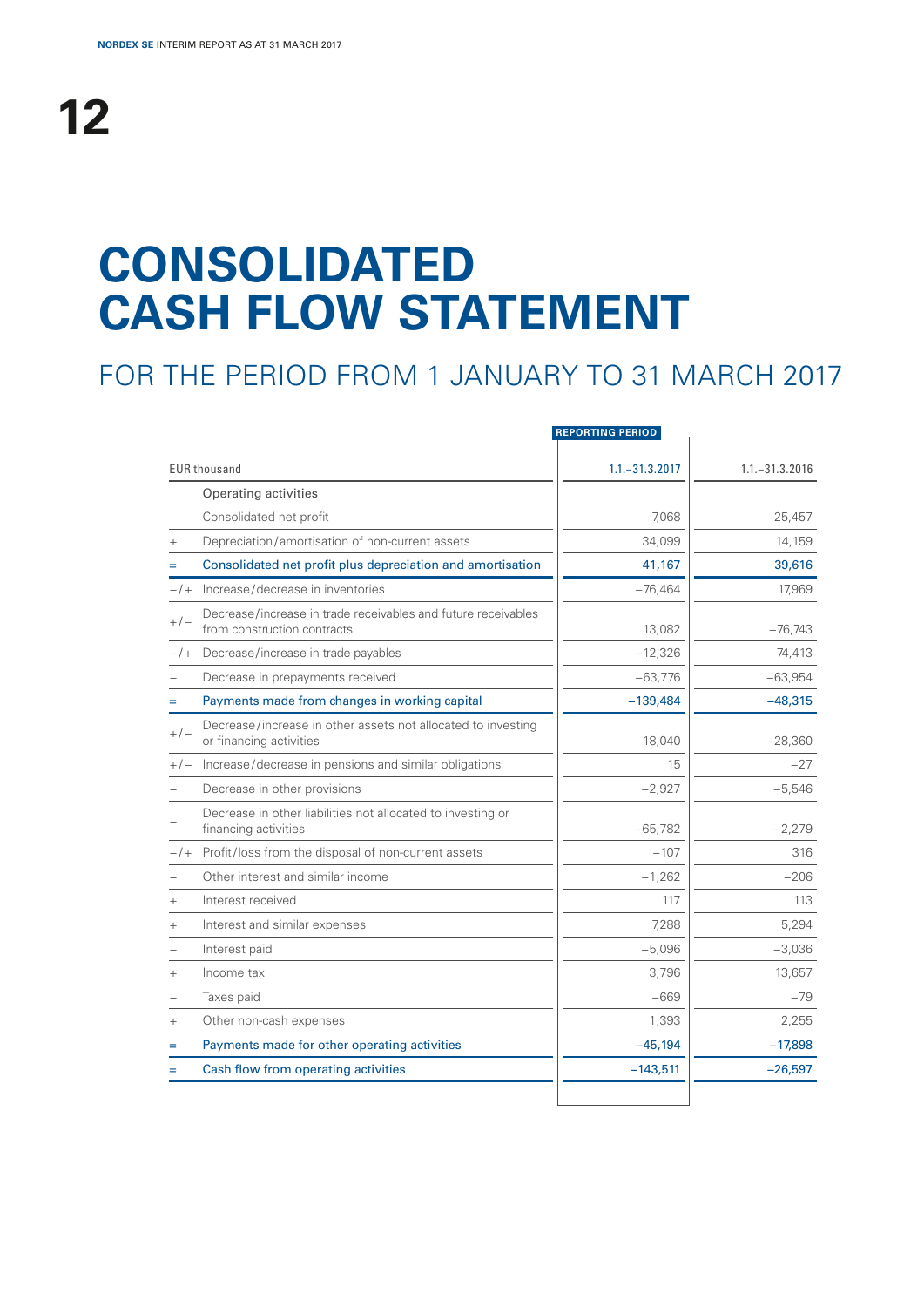|        |                                                                                                                                          | <b>REPORTING PERIOD</b> |                   |
|--------|------------------------------------------------------------------------------------------------------------------------------------------|-------------------------|-------------------|
|        | <b>EUR thousand</b>                                                                                                                      | $1.1 - 31.3.2017$       | $1.1 - 31.3.2016$ |
|        | Investing activities                                                                                                                     |                         |                   |
| $^{+}$ | Payments received from the disposal of property, plant and<br>equipment/intangible assets                                                | 73                      | 158               |
|        | Payments made for investments in property, plant and<br>equipment/intangible assets                                                      | $-35,736$               | $-15,124$         |
| $^{+}$ | Payments received from the disposal of financial assets                                                                                  | 537                     | 968               |
|        | Payments made for investments in financial assets                                                                                        | $-369$                  | $-313$            |
| Ξ      | Cash flow from investing activities                                                                                                      | $-35,495$               | $-14,311$         |
|        | <b>Financing activities</b>                                                                                                              |                         |                   |
| $^{+}$ | Bank loans received                                                                                                                      | 16,550                  | 50,000            |
|        | Bank loans repaid                                                                                                                        | $-6,250$                | $-3,125$          |
|        | Cash flow from financing activities                                                                                                      | 10,300                  | 46,875            |
|        | Change in cash and cash equivalents                                                                                                      | $-168,706$              | 5,967             |
| $^{+}$ | Cash and cash equivalents at the beginning of the period                                                                                 | 649.464                 | 528,973           |
|        | Exchange rate-induced change in cash and cash equivalents                                                                                | $-1,394$                | $-2,255$          |
| Ξ      | Cash and cash equivalents at the end of the period<br>(cash and cash equivalents as per consolidated statement<br>of financial position) | 479,364                 | 532,685           |
|        |                                                                                                                                          |                         |                   |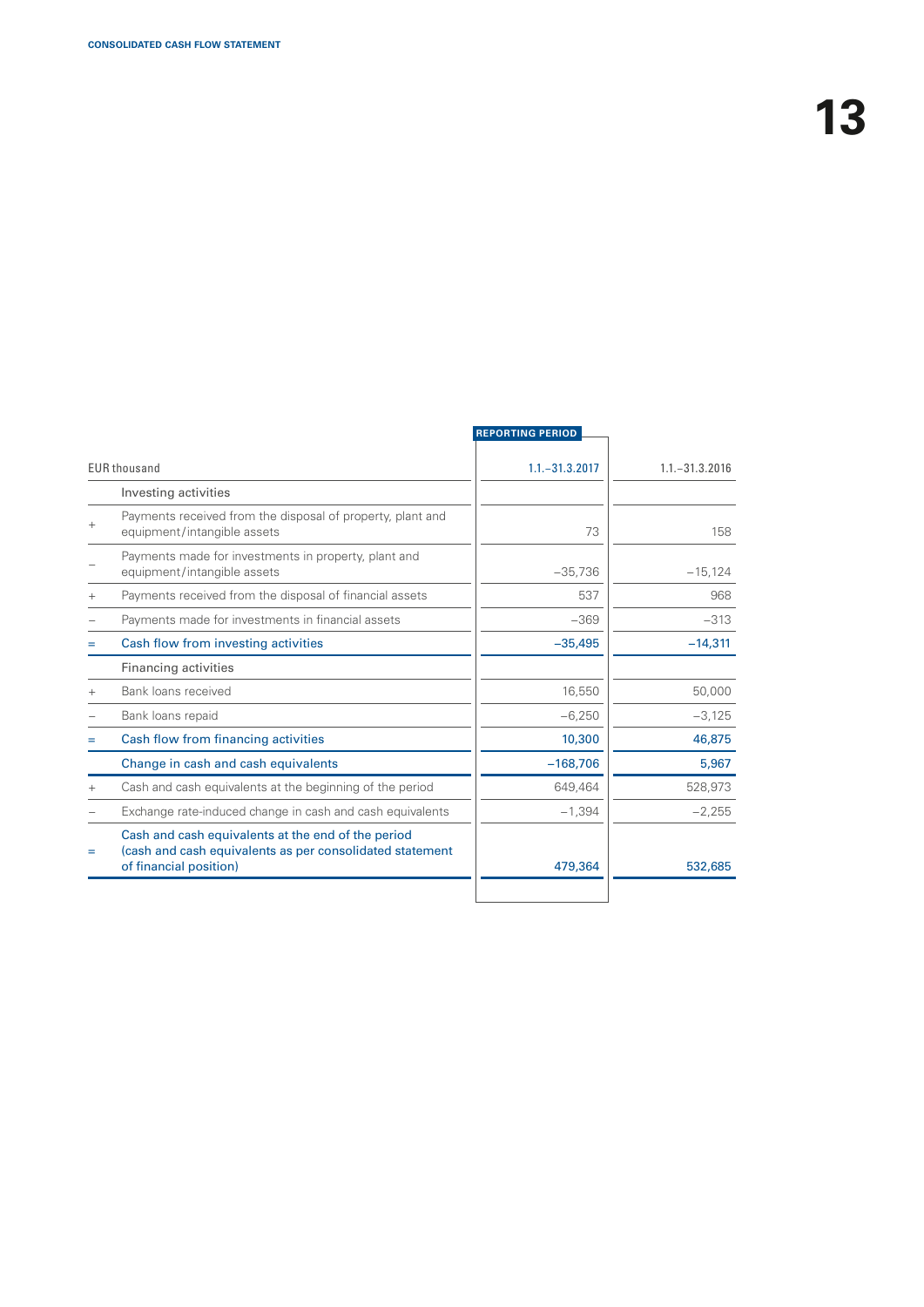# **FINANCIAL CALENDAR**

| May 11, 2017             | Interim statement Q1 2017        |  |
|--------------------------|----------------------------------|--|
| May 30, 2017             | Annual General Meeting (Rostock) |  |
| <b>August 3, 2017</b>    | Interim report H1 2017           |  |
| <b>November 14, 2017</b> | Interim statement 03 2017        |  |

# **CONTACTS**

### **Published by**

Nordex SE Investor Relations Langenhorner Chaussee 600 22419 Hamburg Germany Telephone +49 40 30030-1000 Telefax +49 40 30030-1101 www.nordex-online.com investor-relations@nordex-online.com

**Concept and design** IR-ONE, Hamburg www.ir-one.de

**Editing and text** Nordex SE, Hamburg **Translation** discover legal, Hamburg www.discoverlegal.de

**Photography** Nordex SE, Hamburg

#### **Disclaimer**

This Report contains forward-looking statements that relate to macroeconomic developments, the business and the net assets, financial position and results of operations of the Nordex Group. Forwardlooking statements by definition do not depict the past and are in some instances indicated by words such as "believe", "anticipate", "predict", "plan", "estimate", "aim", "expect", "assume" and similar expressions. Forward-looking statements are based on the Company's current plans, estimates, projections and forecasts, and are therefore subject to risks and uncertainties that could cause actual development or the actual results or

performance to differ materially from the development, results or performance expressly or implicitly assumed in these forward-looking statements. Readers of this Report are expressly cautioned not to place undue reliance on these forward-looking statements, which apply only as of the date of this Report. Nordex SE does not intend and does not undertake any obligation to revise these forward-looking statements. The English version of the Report constitutes a translation of the original German version. Only the German version is legally binding.